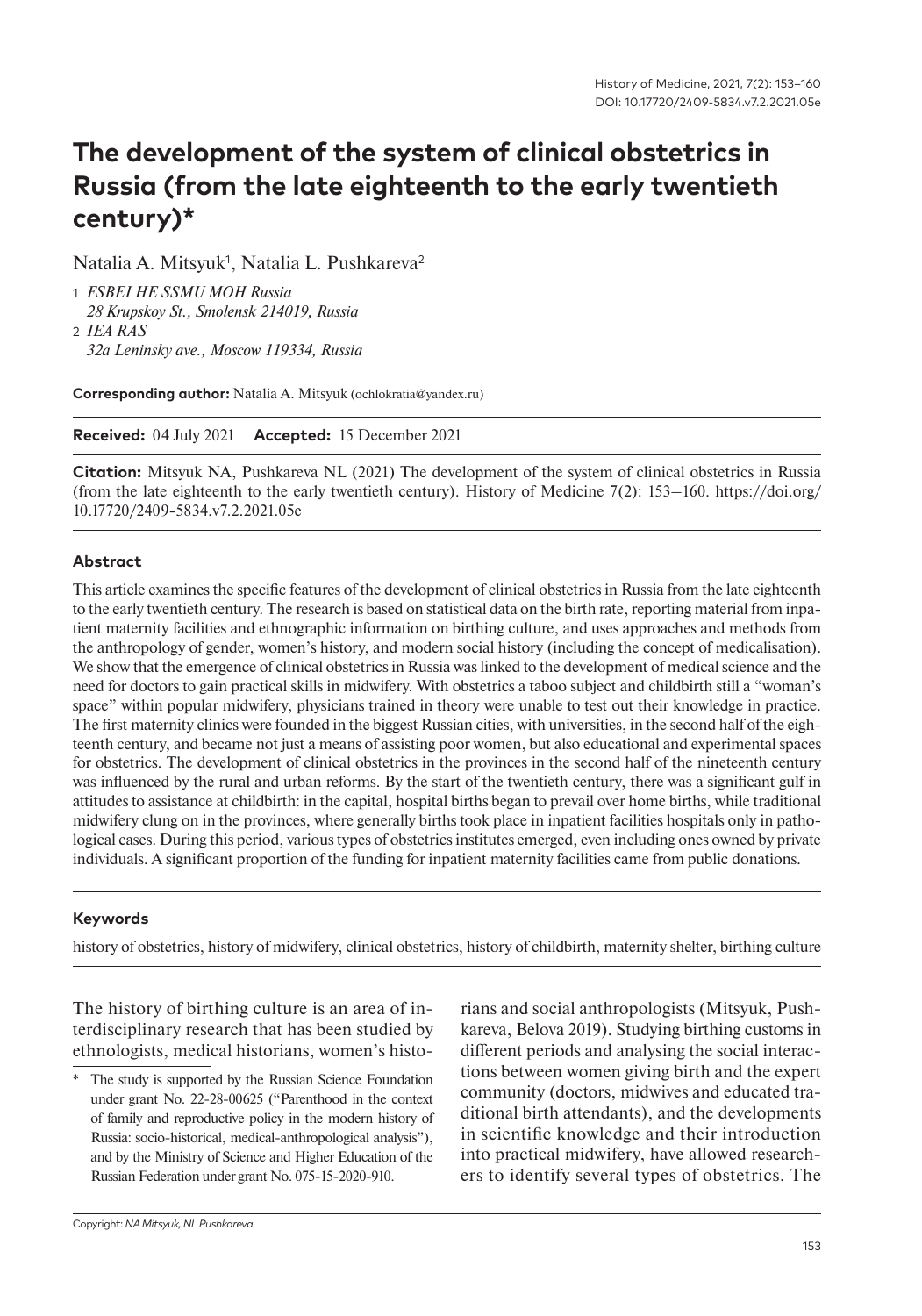natural birth model can be found in every nation throughout history; it dominated in Antiquity and the Middle Ages. Based on traditional knowledge and practices, it was characterised by a high level of independence on the part of the woman giving birth and the participation of female relatives and assistants, who created a special female domestic space for the delivery, with the engagement of a female attendant – an experienced assistant with no specialist educational background. With the development of scientific midwifery, a new model emerged: professional, clinical or inpatient midwifery. Its main feature throughout the nineteenth century was that services were provided by people with specialist institutionalised training. In the first half of the nineteenth century, their work was typically done in the home. With the development of scientific midwifery, the medicalisation of obstetrics, and the emergence of more and more surgical interventions, clinical obstetrics became established. Inpatient facilities became the only legitimate places for birth. Organised obstetrics at a certain stage took in professional and clinical obstetrics. Modern historians and social and cultural anthropologists regard the technocratic birth model as a product of the legitimation primarily of clinical obstetrics (Leavitt 1986; Davis-Floyd 1994).

In this publication, we aim to study the specific features of the development of the Russian model of clinical obstetrics from the late eighteenth to the early twentieth century. We look at the areas in which the new birth space was legitimated, how clinical obstetrics superseded traditional home births in Russia, and how inpatient obstetrics changed as a result. It is important for us to understand why this process was irregular and inconsistent in different regions of the country. In working with maternity unit reports, statistical data and ethnographic material, we have drawn on approaches from the modern social history of medicine, which require not only the institutional changes in the development of medical science and practice, but also their impact on social life, in particular the concept of medicalisation, to be taken into account, as well as concepts from women's history and the anthropology of gender.

In the late twentieth century, the French philosopher and historian of medicine Michel Foucault presented a humanitarian view of the history of the inpatient facilities for treating the

sick, as a space for a culturological understanding of health and diseases, normality and pathology, control and submission (Foucault 1973). He identified a particular point in time when the organisation of public healthcare, not just domestic healthcare for the well-off, became imperative in Western Europe: the end of the eighteenth century (the end of the Age of the Enlightenment, a time of the growth of towns and scientific medicine). It was around this time that clinical obstetrics services in a number of "Enlightened" countries in Western Europe were standardised, with the introduction of a rigid framework of understanding of normality and pathology, regulating patients' behaviour much more effectively than religion or law.

### **The first maternity clinics were spaces where clinical skills were taught and acquired**

In Russia, the first maternity units opened in the biggest cities (the old capital, Moscow, and the new, Saint Petersburg), also in the late eighteenth century. Initially, they were not independent in $s$ titutions, but part of orphanages  $-$  charitable residential educational institutions for orphans, foundlings and homeless children. On the eve of the new century, however, in 1797, a dedicated Institute of Obstetrics was founded in Saint Petersburg on the initiative of Empress Maria Feodorovna, and a maternity unit opened there. Researchers into the history of midwifery (Jakovenko 2013, p. 151) tend to emphasise that the main reason for the emergence of maternity clinics was the state's concern for the health of women giving birth and the need to address the demographic issue. The first maternity units were intended for illegitimate births and aimed to prevent abortions or infanticides by unmarried mothers. Studying the internal organisation of these units, and their documentation, including their charters, allows us to consider another, not unimportant reason for them: the first maternity units were a place for practical training for professional doctor-midwives who simply had no other opportunity to practise.

The first maternity units were founded in Moscow and Saint Petersburg as early as the first half of the nineteenth century at universities, obstetrics schools and women's institutes – educa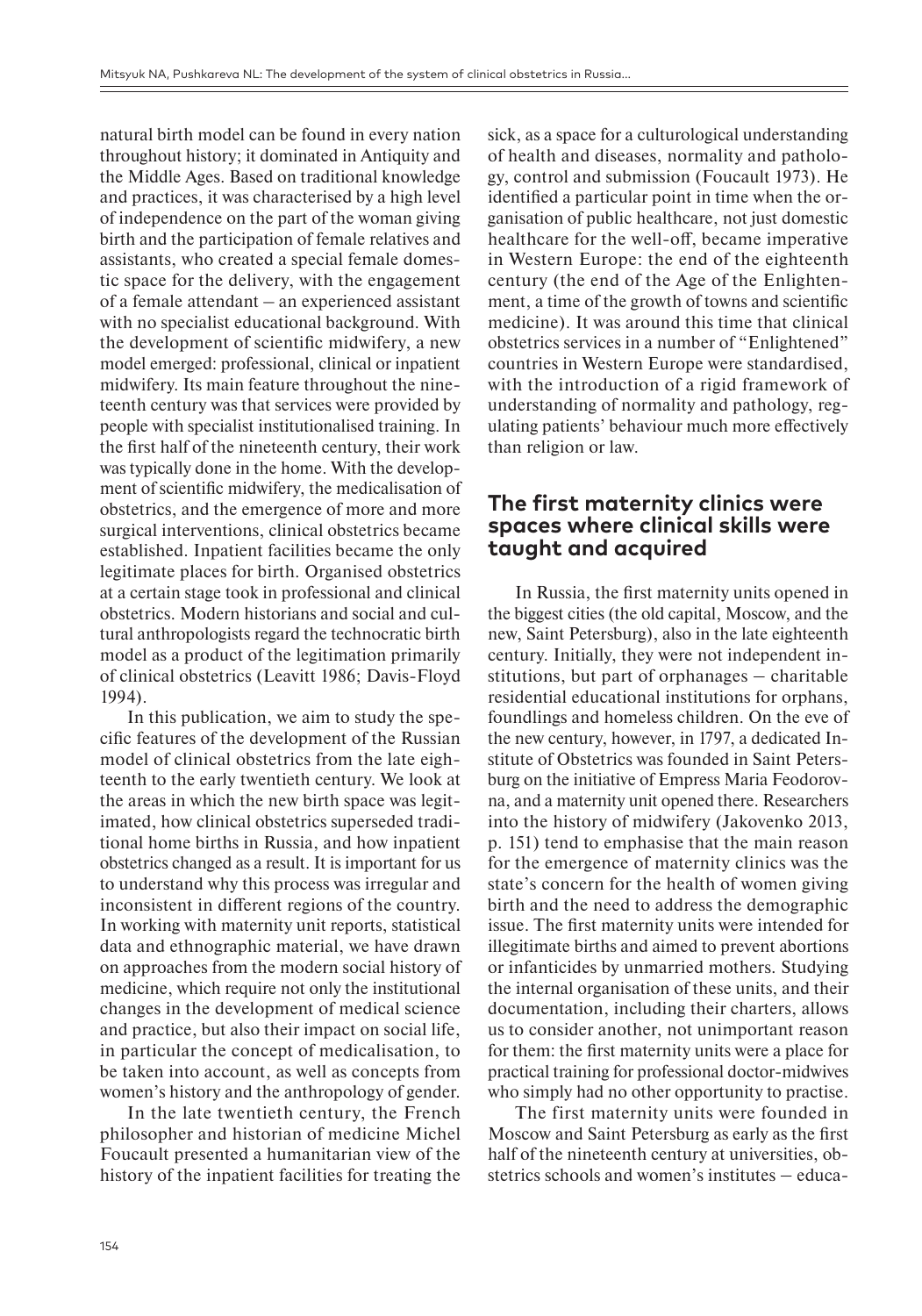tional boarding institutions where daughters of the hereditary nobility, generals and field and company officers studied at the expense of the state, and daughters of merchants and distinguished citizens studied at their own expense. It was no accident that patients entering these maternity units were called "midwifery material" (*Akusherskoginekologicheskie…* 1910, p. 258). At this time, midwifery was almost entirely of the preserve of practically skilled traditional birth assistants, and though male doctors (often foreigners) who had trained at faculties of medicine in Western Europe were seen to possess scientific midwifery skills, they had a purely theoretical understanding of obstetrics, mainly using books translated from German, and were unable to put their knowledge into practice. The culture of home births and folk midwifery had been for centuries a typically female space where men were not welcome, however professional they were. The maternity units were also to become scientific "testing grounds", an environment conducive for male midwives to develop practical skills and test out their scientific theories, based on which they could consolidate their academic standing and make progress in their career. The fact that the maternity units were turning into scientific testing grounds for the development of clinical midwifery was observed by the country's first historians of medicine (*Akushersko-ginekologicheskie…* 1910, p. 12); after all, they combined theoretical knowledge with practical experience built up over centuries.

By the mid-nineteenth century, nine maternity clinics were operating, including two at orphanages and six at universities in major cities: at the Institute of Obstetrics founded on Mendeleyevskaya Liniya Street in Saint Petersburg<sup>1</sup> in 1797, at the Saint Petersburg Academy of Medicine and Surgery, and at the universities of Moscow, Kharkov, Kazan and Dorpat. In exceptional cases, maternity units were established at hospitals. The first such unit opened in 1822 at the Kalinkinskaya Hospital in Saint Petersburg.

Even in these first maternity units, a certain "client specialisation" could be seen. While the maternity units at the orphanages were intended for unmarried and poor women and handled socalled illegitimate births, the unit at the Institute

of Obstetrics was established for impoverished pregnant women, i.e. for "legitimate births". The maternity unit at the Kalinkinskaya Hospital was established to assist in labour women infected with venereal diseases, so was unofficially known as the "secret hospital".2 The university clinics had few beds, reflecting the fact that such places were not popular with women. By 1860, there were just 125 beds in Saint Petersburg's four maternity units for the city's population of 600,000 (Jakovenko 2013, p. 139). In 1806, the midwifery clinic at the University of Moscow had just four beds, while the unit at the University of Kharkov handled just six births in its first six years (*Akusherskoginekologicheskie…* 1910, p. 19, 22).

Maternity clinics allowed women to conceal illegitimate births. Those giving birth included a fair number of unmarried women who left their newborns at the hospitals, which subsequently placed them in orphanages.

#### **Different forms of maternity clinic from the second half of the nineteenth to the early twentieth century**

The outbreak in the capital in 1868 of a hospital-based epidemic, in which 20% of the women giving birth in an inpatient facilities died, prompted a new approach to organised obstetrics. One of the causes of the sharp increase in the number of infections in maternity units was the interest from universities in pathological anatomy theatres. Teachers and students returning from the operating tables to the maternity wards "brought with them the infection, which they passed on to the women giving birth" (Gruzdev 1898, p. 177). Women began to fear lying-in hospitals, and the number of patients there, already low, fell still further. The idea arose of opening small inpatient facilities with just a few beds. In Saint Petersburg, for example, four small maternity shelters, initially located in the city's police buildings, began operating (*Gorodskie…* 1887, p. 2‒3). These were run by police midwives, while births were handled by invited traditional birth attendants employed by the police stations. The shelters were intended

<sup>1</sup> Now the Research Institute of Obstetrics, Gynecology and Reproductology named after D.O. Ott.

<sup>2</sup> Saint Petersburg Central State Historical Archive (TsGIA SPb). F. 185. Op. 1. D. 685.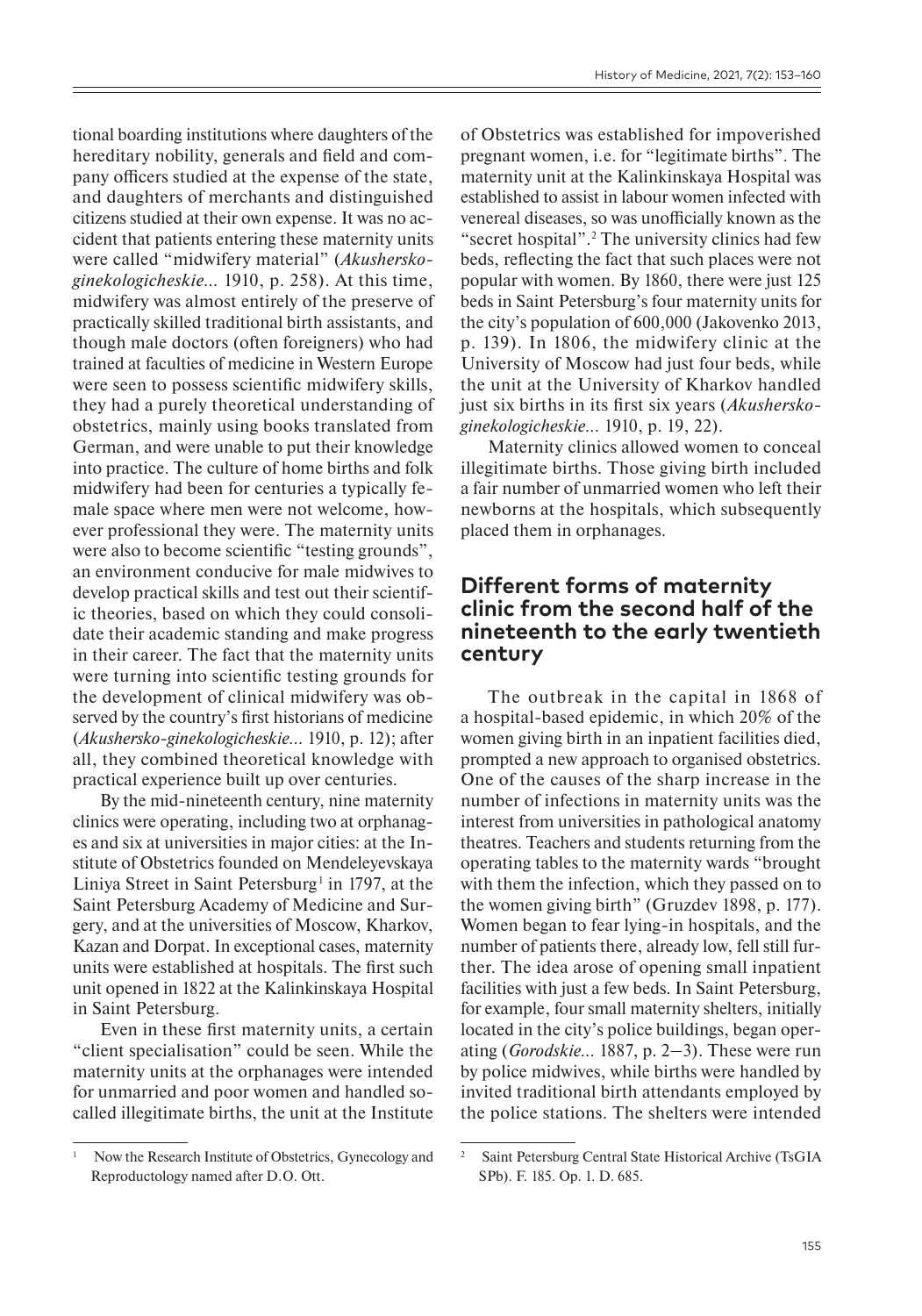for poor expectant mothers, and were maintained primarily from public funds, private donations and allocations from the city authorities. The experiment with small lying-in hospitals proved successful: the mortality rate fell (Blokhina 2008).

In the mid- and later nineteenth century, there were several types of obstetrics institution: independent maternity shelters, midwifery clinics and units at medical institutions and maternity shelters owned by municipal and zemstvo authorities, and private maternity institutions. The most popular among women were the midwifery clinics at educational institutions. In Saint Petersburg, these were typically headed by well-known professors – Dmitry Ott (the maternity unit at the Institute of Obstetrics), Wilhelm von Richter (the midwifery clinic at the University of Moscow), Anton Krassovsky (the Nadezhdinsky Lying-In Hospital), but practical assignments were performed by medical students. With the spread of aseptic and antiseptic techniques, doctors began to advance convincing arguments for a midwifery clinic being the safest place for a child to come into the world.

By the end of the nineteenth century, inpatient maternity facilities began to differ significantly in terms of the medical interventions performed in them. On one hand, there were large lying-in hospitals with many wards, specialised operating rooms, birthing rooms and comfortable environments, on the other, there were also small maternity shelters, with one or two rooms often located in rented flats unequipped for operations. The lying-in hospitals also provided conditions for pathological birth (a spacious and well-equipped operating room), whereas the shelters were designed exclusively for normal, complication-free labour. The capital's network of obstetrics institutions included four lying-in hospitals, 24 shelters, 11 maternity clinics and units at hospitals and private clinics, and a number of units at medical training institutions (*Vrachebnye…* 1910, p. 158).

Inpatient maternity facilities at the time differed significantly in how they allocated duties between medical personnel. In a large lying-in hospital, medical duties were divided between doctor-midwives and traditional birth attendants. Such homes typically featured obstetrics schools and gynaecological units. In the significantly smaller maternity shelters, medical duties were performed by one person, and the number of traditional birth attendants was minimal. The

privately owned "refuges" for women pregnant or giving birth, with one or two beds, had almost no medical staff.

The number of beds in inpatient maternity facilities was not regulated by law at this time. Not until 1883 were temporary regulations adopted in Saint Petersburg for the organisation of maternity shelters, according to which the latter were classed as obstetrics institutions with from three to six beds (*Gorodskie…* 1887, p. 41).

Throughout the second half of the nineteenth century, in Saint Petersburg and Moscow, but particularly in the former (the Nadezhdinsky Lying-In Hospital, the Mariinsky Lying-In Hospital, the Gavansky Shelter and the Alexandrysky Lying-In Hospital), there developed a network of obstetrics institutions, supported by public and private donations. Midwifery units continued to open at institutions, in particular the capital's Women's Medical Institute and the Mariinsky (for the poor), Alexandryskaya Women's and Nikolayevsky Military Army hospitals (*Akushersko-ginekologicheskie…* 1910, p. 221, 272, 308). Although maternity units were also established away from educational institutions, they retained the previous approach of combining educational and practical aspects of obstetrics. The maternity hospitals often also offered obstetrics schools.

The institutional history of Russian clinical midwifery from the second half of the nineteenth century, shows a steady trend towards higher patient numbers. The maternity hospital at the Institute of Obstetrics in Saint Petersburg was considered exemplary in terms of its architecture, technical equipment and staff. It had more patients than any other obstetrics institution. This figure rose sharply in the 1890s, and by the end of the nineteenth century it had reached 1,500 (*Sto let…* 1898). Analysing data on the Mariinsky Lying-In Hospital in Saint Petersburg, we find that the number of patients there increased sixfold in twenty years (*Dvadtsat pyat let…* 1895, p. 17). In Moscow, the number of births in inpatient facilities increased fivefold in less than ten years, and by the early 1890s exceeded the number of home births. This may be regarded as the start of a significant transformation of the obstetrics system. "Proper" midwife assistance began to be associated with maternity clinics (Kakushkin 1917, p. 152).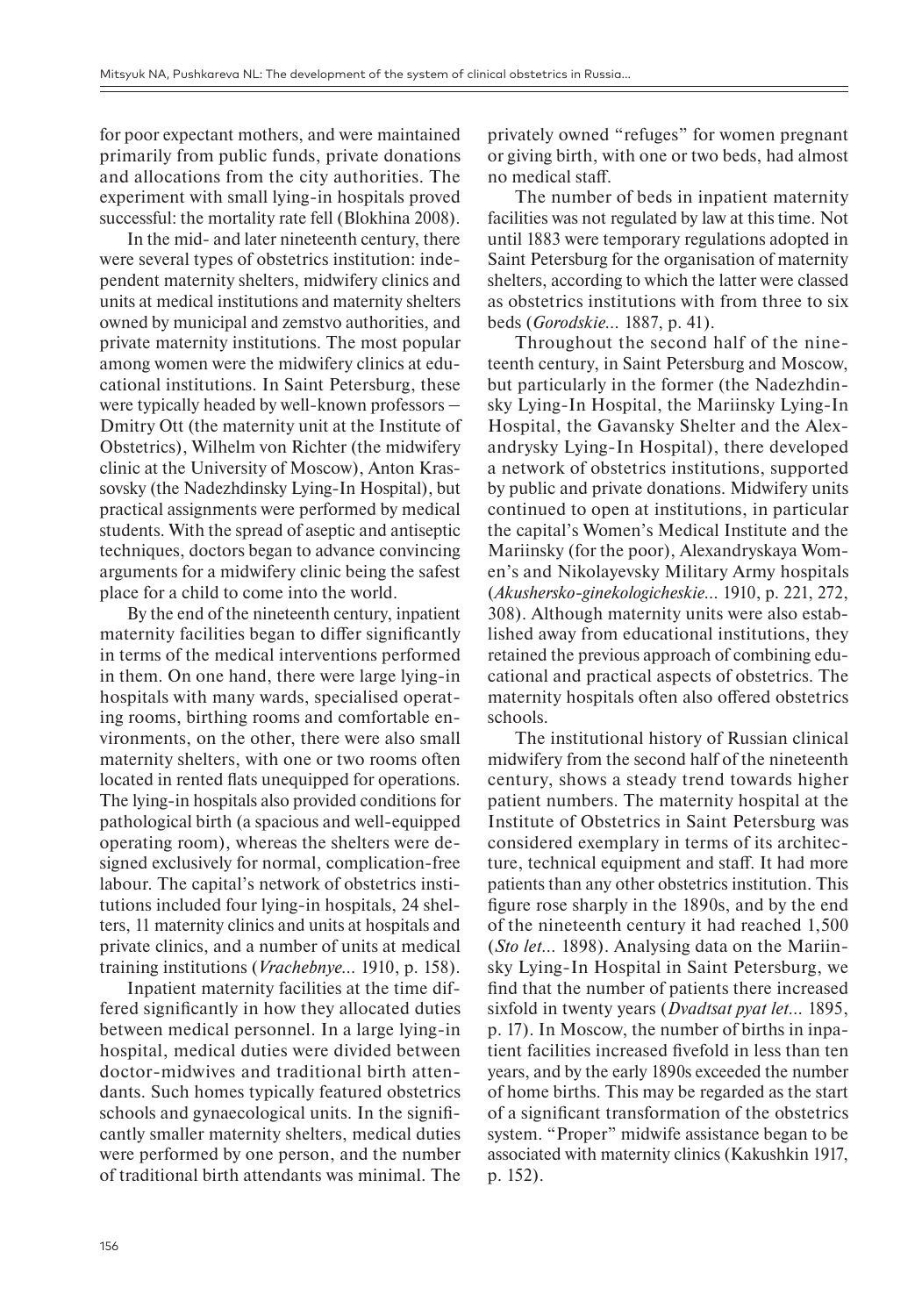At the start of the twentieth century, attempts were made to collect statistics on inpatient maternity facilities, of which there were 504 in Russia in 1901 (Rein 1906, p.  $57-101$ ). This figure does not include feldsher stations where there was provision for midwife assistance and traditional birth attendants could register. Inpatient obstetrics in the provinces was distributed extremely unevenly and was predominantly a feature of urban life. Even so, lying-in hospitals turned slowly but surely from places providing assistance in pathological cases and serving as "testing grounds" for doctors into places helping women with normal births. Moscow and Saint Petersburg developed a fullscale system of obstetrics institutions that superseded home midwifery. By 1914, 60% of births in Saint Petersburg took place in inpatient facilities (Kakushkin 1917, p. 152). At the same time, the Moscow City Public Administration oversaw ten lying-in hospitals and shelters (*Otchety…* 1914). Home births were subjected to increasing criticism (Mitsyuk and Pushkareva 2015). The legitimation of lying-in hospitals as the only "reasonable" location for childbirth was in the interests of government institutions: the clinical space could facilitate covert monitoring of the population's reproductive behaviour.

The successes in the development of obstetrics and birth assistance in both Saint Petersburg and Moscow differed markedly from the situation in other towns and cities in the Russian Empire. Despite the attempts made in the first half of the nineteenth century to encourage the development of professional midwifery, the response from provincial Russia to these challenges was weak. Up until Alexander II's rural and urban reforms, clinical obstetrics was not common, and was not seen as a priority area of healthcare and social work with the public. This was due on one hand to the undeveloped nature in the provinces of scientific midwifery, which was initially closely connected with university faculties of medicine, and on the other to the fact that the local authorities did not have the funds to open maternity shelters. The situation began to change with the establishment of governorate and uyezd (district) zemstvos (councils), which were charged with implementing health and social policy through establishing zemstvo hospitals. In non-zemstvo governorates (in 1916, zemstvo institutions were already operating in 43 of Russia's 94 governorates – and

these were the most important governorates of the empire), whether maternity shelters opened depended on the level of the region's industrial development, its budget policy, and the existence of a prosperous class and its involvement in charitable activities. Unlike the maternity units in the country's major cities (Moscow, Saint Petersburg, Kazan, Odessa, Yekaterinburg, etc.), the main purpose of the provincial maternity clinics was to provided assistance in difficult births, so the clinical birth space was associated with pathological cases.

At the start of the twentieth century, there were significant differences in the number of obstetrics institutions, and in the ownership of the maternity units (charity, private, factory, zemstvo institutions and municipal authorities under the Ministry of Internal Affairs, the Ministry of National Education, the Office of the Institutions of Empress Maria, and the Ministry of Railways) in the provinces. In most governorate and uyezd towns and cities, home births were practised practically everywhere, while among the peasants, folk midwifery prevailed. Even in governorate-level cities, inpatient obstetrics barely reached 10% of the total number of births. In uyezd-level urban centres, no more than 1.2% of women giving birth used such services. By the roughest estimates, clinical obstetrics accounted for no more than 1.8% of all births in the Russian Empire (Mitsyuk, Pushkareva, Ostapenko 2017).

## **Private maternity clinics**

The institutionalisation of private maternity clinics did not begin until the start of the commercialisation of obstetrics, i.e. no earlier than the 1870s. The law allowed educated traditional birth attendants not only to come to a home to provide appropriate services, but also to open their own "refuges". From the 1870s, private midwifery clinics began to appear, and by the start of the twentieth century they made up almost half (more than 40%) of all the obstetrics institutions in Russia. Their establishment was paid for by private and public funds (Rein 1906).

For instance, statistics show that 98 lying-in hospitals, 29% of all the country's obstetrics institutions, fell into this category (and this does not include the figures for Moscow and the Gov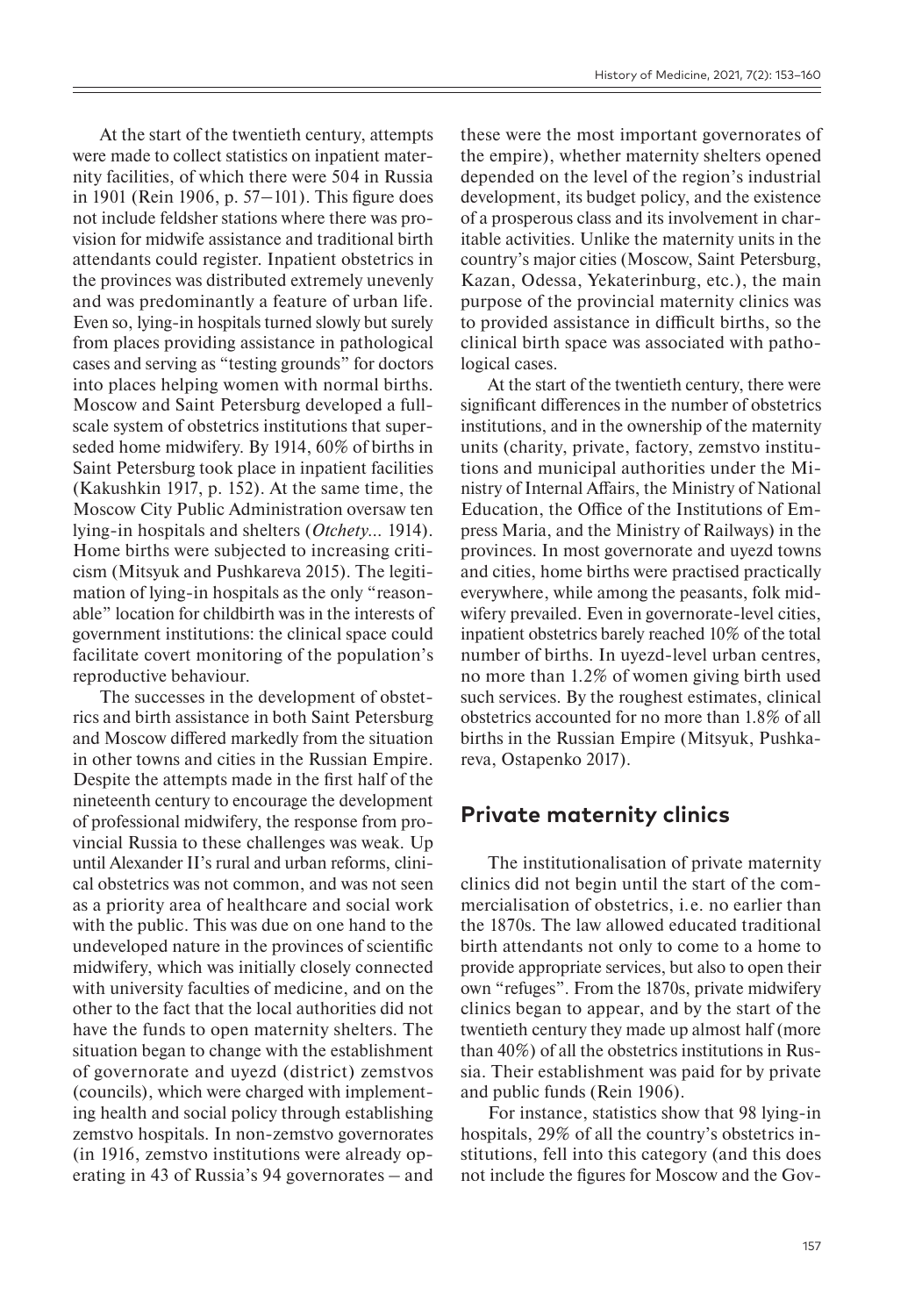ernorate of Moscow). Private maternity shelters were particularly common in Warsaw, Odessa and the Governorate of Kiev, and were usually small (with a few wards, a birthing room, and an operating theatre). However, there were also fairly big obstetrics units. For example, the obstetrics institution of Doctor V.A. Brodsky, which opened in Moscow in 1907, was located in a separate building and had 18 maternity wards (*Otchet…* 1911, p. 14). Inexpensive "refuges" for women pregnant and giving birth, which had become widespread in the nineteenth century, run by traditional birth attendants in Saint Petersburg, Warsaw, Odessa and the Governorate of Kazan, also retained their popularity. Since they were run by women, this drew particular attention, and sometimes also criticism from male doctors, who called for women to be banned from owning such "refuges" (Rein 1906, p. 23). The cost of staying in the "refuges" varied significantly and amounted to 15 rubles a day for a stay in a separate ward. The increasing demand from the late nineteenth century for private maternity clinics was fuelled by the opportunity they offered to have an abortion early in the foetus's development (this service was called "opening up delayed menstruation") (Dobronravov 1886, p. 45). A significant argument in favour of private clinics was the complete anonymity they offered, particularly in the case of "secret" births.

Private maternity clinics also included charitable institutions, whose numbers increased from the last quarter of the nineteenth century. Analysing statistics on all the obstetrics institutions opened in Russia by the start of the twentieth century, we find that the largest number of maternity clinics were located in cities with a developed merchant class and strong manufacturing. By the start of the twentieth century, 112 lying-in hospitals (small wards with just a few beds, operating at factory hospitals), around 22% of all Russia's maternity institutions, had opened at industrial enterprises (Rein 1906, p.  $76-88$ ). One of the biggest institutions of this type was the well-equipped maternity shelter at the Putilov Works in Saint Petersburg, documents on which can be found at the Saint Petersburg Central State Historical Archive. Many private charitable obstetrics institutions were opened in the governorates of Kostroma, Kiev, Vladimir, and Kazan, evidence, inter alia, of the growth philanthropy. Charitable activities relating to obstetrics were usually connected with personal

events, including the deaths of children or new mothers. The charitable institutions that emerged were named after the founder or benefactor in whose honour they were opened. It was common practice for maternity shelters to be opened after a benefactor's death. For example, the wealthy merchant families the Dumnovs, the Morozovs, the Paskhalovs, the the Solodnikovs, and the Chizhovs stated directly in their wills which type of treatment institution they wanted to be opened, and left the requisite sum to it.

Thus, the emergence of numerous maternity units in the last quarter of the nineteenth century is a sign of the emergence of clinical obstetrics in the country at the time as part of organised professional midwifery. The medicalisation of childbirth led to expert networks (doctors and then the authorities) regarding the maternity clinic as the only legitimate place for births. The process by which home births were replaced by clinical obstetrics was irregular and took more than 150 years. Its results were inconsistent. The early emergence of lying-in hospitals (at the same time as in Western Europe) was connected with the rapid development of medical knowledge in the late eighteenth century and the opening of specialist units at medical educational institutions and orphanages in university cities (Moscow, Saint Petersburg, Kazan, and Odessa). The main purpose of opening these institutions was not so much to care for women's health as to provide doctors with the opportunity to develop their practical skills.

The next stage (starting from the mid-nineteenth century) was marked by the systematic spread of organised obstetrics, not only in Saint Petersburg and Moscow and university cities, but also in provincial Russia, in connection with the industrialisation of the 1870s and the rapid spread of industrial production, and with it of new forms of worker housing (workers' barracks). The liberal reforms of the 1860s and 1870s, the establishment of the zemstvos and their associated social welfare institutions, the development of the charitable movement in the second half of the nineteenth century, and improvements in scientific midwifery each played a role. However, even at this stage, clinical midwifery in provincial Russia was associated more often than not with pathological births, while midwifery institutions were seen as places to which women turned to only in cases of extreme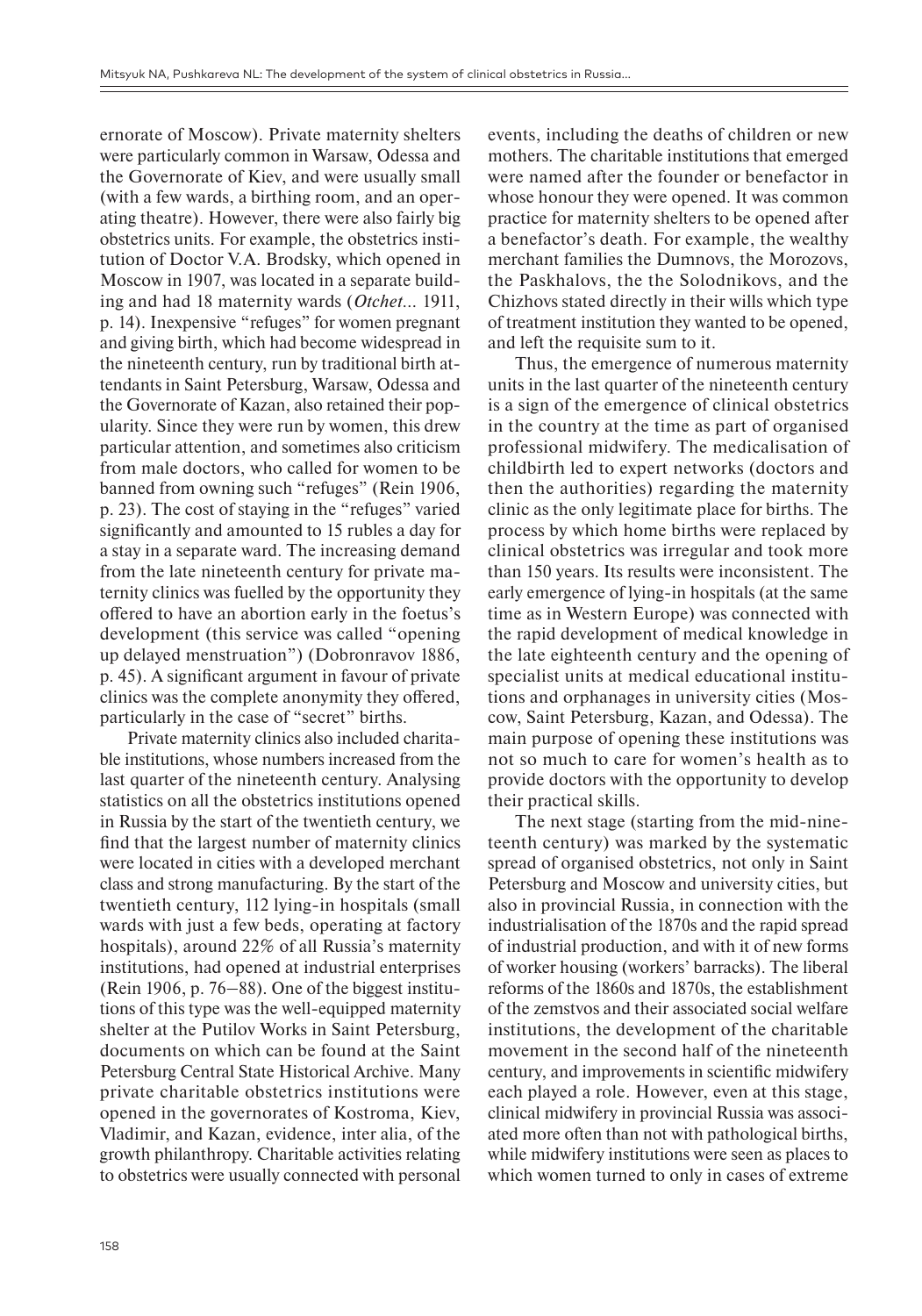need, where they could receive timely assistance with complicated births.

The final stage of the development of clinical obstetrics in pre-revolutionary Russia saw a fall in the number of "home births" in Saint Petersburg and Moscow, and the spread of inpatient obstetrics there, not only among working women and women with low incomes from the

**References**

Akushersko-ginekologicheskie uchrezhdeniya Rossii [Obstetric and gynecological institutions in Russia] (1910) Saint Petersburg. 328 p. (In Russ.)

- Blokhina NN (2008) K istorii rodovspomozheniya v Sankt-Peterburge (vtoraya polovina XIX– nachalo XX veka) [To the history of obstetrics in Saint Petersburg (the second half of the 19th to the early 20th century)]. Akusherstvo i ginekologiya [Obstetrics and gynecology] 5: 66–68. (In Russ.)
- Davis-Floyd RE (1994) The technocratic body: American childbirth as cultural expression. Social Science and Medicine 38(8): 1125–1140. DOI: 10.1016/0277- 9536(94)90228-3
- Dobronravov VA (1886) Otchet lechebnitsy doktora meditsiny i akushera V.A. Dobronravova [Report of the hospital of Doctor of Medicine and obstetrician V.A. Dobronravov]. Kiev: Univ. tip. 159 p. (In Russ.)
- Dvadtsat pyat let deyatelnosti Mariinskogo rodovspomogatelnogo doma (1870–1895) [Twenty five years of activity of the Mariinsky maternity hospital (1870-1895)] (1895) Saint Petersburg: Gub. tip. 56 p. (In Russ.)
- Foucault M (1973) The Birth of the Clinic: An archaeology of medical perception. London: Tavistock Publications. 215 p.
- Gorodskie rodilnye priyuty v S.-Peterburge v 1868– 1885 gg. [City maternity shelters in St. Petersburg in 1868-1885] (1887) Saint Petersburg: Tip. Shredera. 95 p. (In Russ.)
- Gruzdev SA (1898) Istoricheskiy ocherk kafedry akusherstva i zhenskikh bolezney Imperatorskoy voenno-meditsinskoy akademii i soedinennoy s neyu akademicheskoy akushersko-ginekologicheskoy kliniki [Historical essay of the Department of Obstetrics and Women's Diseases of the Imperial Military Medical Academy and the associated academic obstetric and gynecological clinic]. Saint Petersburg: Tip. P.P. Soykina. (In Russ.)
- Jakovenko TG (2013) Ohrana materinstva i mladenchestva v Sankt-Peterburge [Protection of motherhood and

urban middle class but also among the educated. Despite the significant gulf in the development of clinical obstetrics in Russian towns and cities, inpatient midwifery gained increasing legitimacy in towns and cities throughout the country. The traditional model of obstetrics, in which birthing attendants provided assistance, lasted longest in rural areas.

infancy in Saint Petersburg]. Saint Petersburg: Lambert. 304 p. (in Russ.)

- Kakushkin NM (1917) Novye puti v dele rodovspomozheniya v gor. Saratove [New ways in the case of maternity care in Saratov]. Ohrana materinstva i mladenchestva [Protection of motherhood and infancy] 2: 145–170. (In Russ.)
- Leavitt JW (1986) Brought to Bed: Childbearing in America 1750–1950. Oxford: Oxford University Press. 304 p.
- Mitsyuk NA, Pushkareva NL, Belova AV (2019) The history of childbirth as the subject of social and humanitarian studies in Russia. History of Medicine 6(3): 153–157. DOI: 10.17720/2409-5834.v6.3.2019.04d
- Mitsyuk NA, Pushkareva NL (2015) Domashnie rody v rossiyskikh dvoryanskikh semyakh (konets 19 - nachalo 20 v.) [Home childbirth in Russian noble families (late 19th - early 20th centuries)]. Etnograficheskoe obozrenie [Ethnographic review] 5: 167–183. (In Russ.)
- Mitsyuk NA, Pushkareva NL, Ostapenko VM (2017) The emergence of professional obstetric aid in Smolensk province in the 19th–early 20th century. History of Medicine 4(4): 359–373. DOI: 10.17720/2409-5834. v4.4.2017.06f
- Otchet akusherskoy shkoly i rodovspomogatelnogo i zhenskogo otdeleniy pri ney doktora V.A. Brodskogo za 1910–1911 gg. [Report of the obstetric school and the maternity and women's departments under it by doctor V.A. Brodsky for 1910-1911] (1911) Moscow. 15 p. (In Russ.)
- Otchety rodovspomogatelnykh uchrezhdeniy, nahodyashchihsya v vedenii Moskovskogo gorodskogo obshchestvennogo upravleniya za 1914 g. [Reports of obstetric institutions under the jurisdiction of the Moscow City Public Administration for 1914] (1914) Moscow: Gor. tip. 253 p. (In Russ.)
- Rein GE (1906) Rodovspomozhenie v Rossii: Sbornik dokladov na IX Pirogovskom syezde [Maternity care in Russia. Collection of reports at the 9th Pirogov